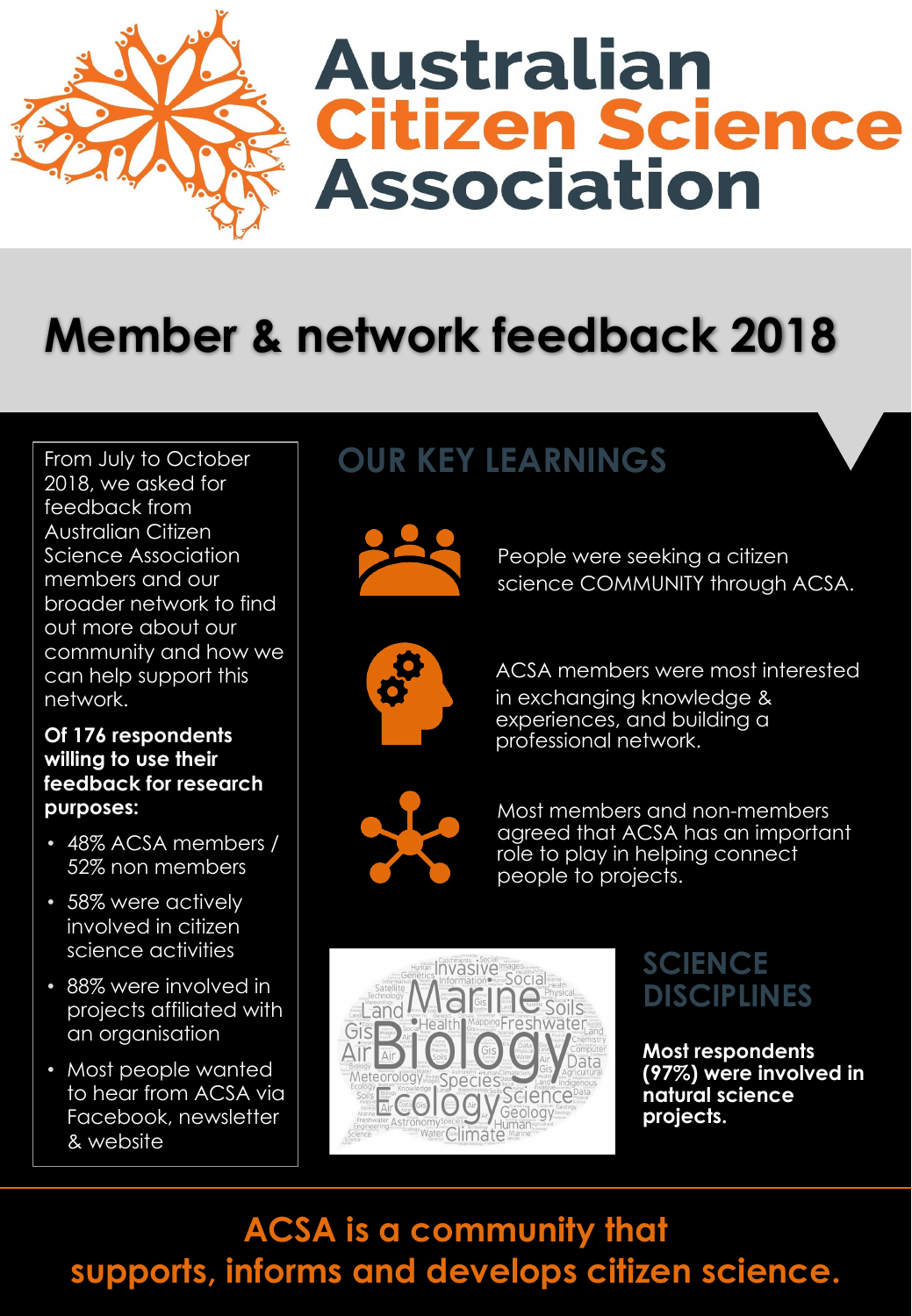## **Survey results**

#### **TYPES OF CITIZEN SCIENCE ACTIVITIES**



**Members were more likely to be involved in outreach and communication activities, education, and peer-reviewed publications than non-members.** 

#### **WHY BE INVOLVED IN CITIZEN SCIENCE?**



**The top three reasons for why respondents chose to be involved with citizen science to expand data, promote behaviour change, and make a positive difference.**

## **8% 22% 20% 7% 8% 24% 12% 1%**

#### **STATE REPRESENTATION**

**Survey respondents were from all around Australia, with Queensland, Victoria and New South Wales having the highest representation. There were also a few international respondents (3%) and one from an unknown location.**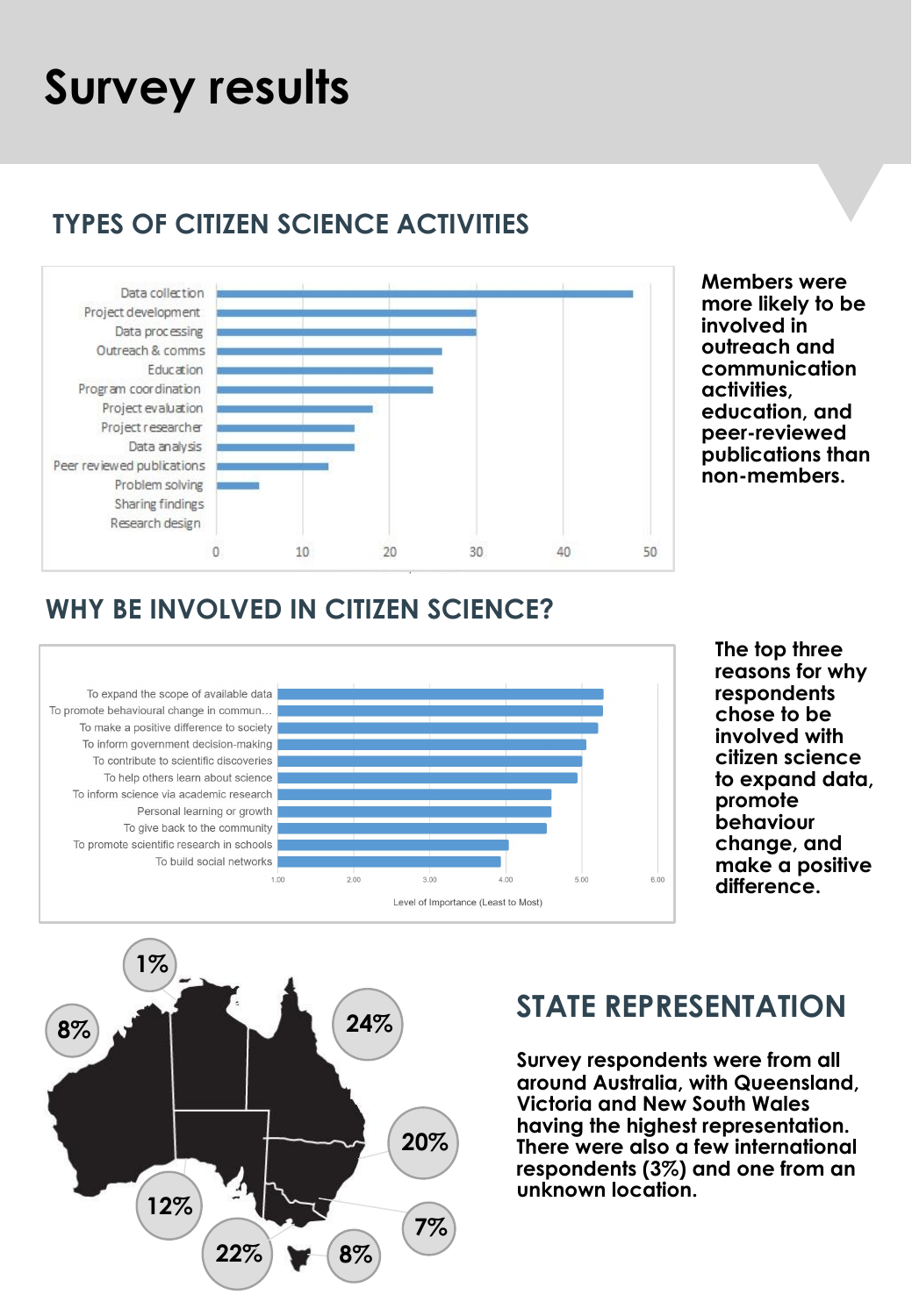## **Survey results**

#### **LEVEL OF AGREEMENT**



Respondents were asked to rate their level of agreement with statements about interactions with ACSA and other people involved in citizen science. Responses indicated that people wanted to expand their network & interact through ACSA, hear how ACSA is tracking on goals, access training opportunities, and engage with state chapters.

#### **HOW CAN ACSA HELP SUPPORT GOALS?**



When asked the three most important actions that ACSA could deliver to help respondents and their citizen science goals, responses highlighted that promoting the profile of citizen science in the community was more important for members. Professional development opportunities were more important for non-members. Both indicated that helping connect people to projects was a high priority.